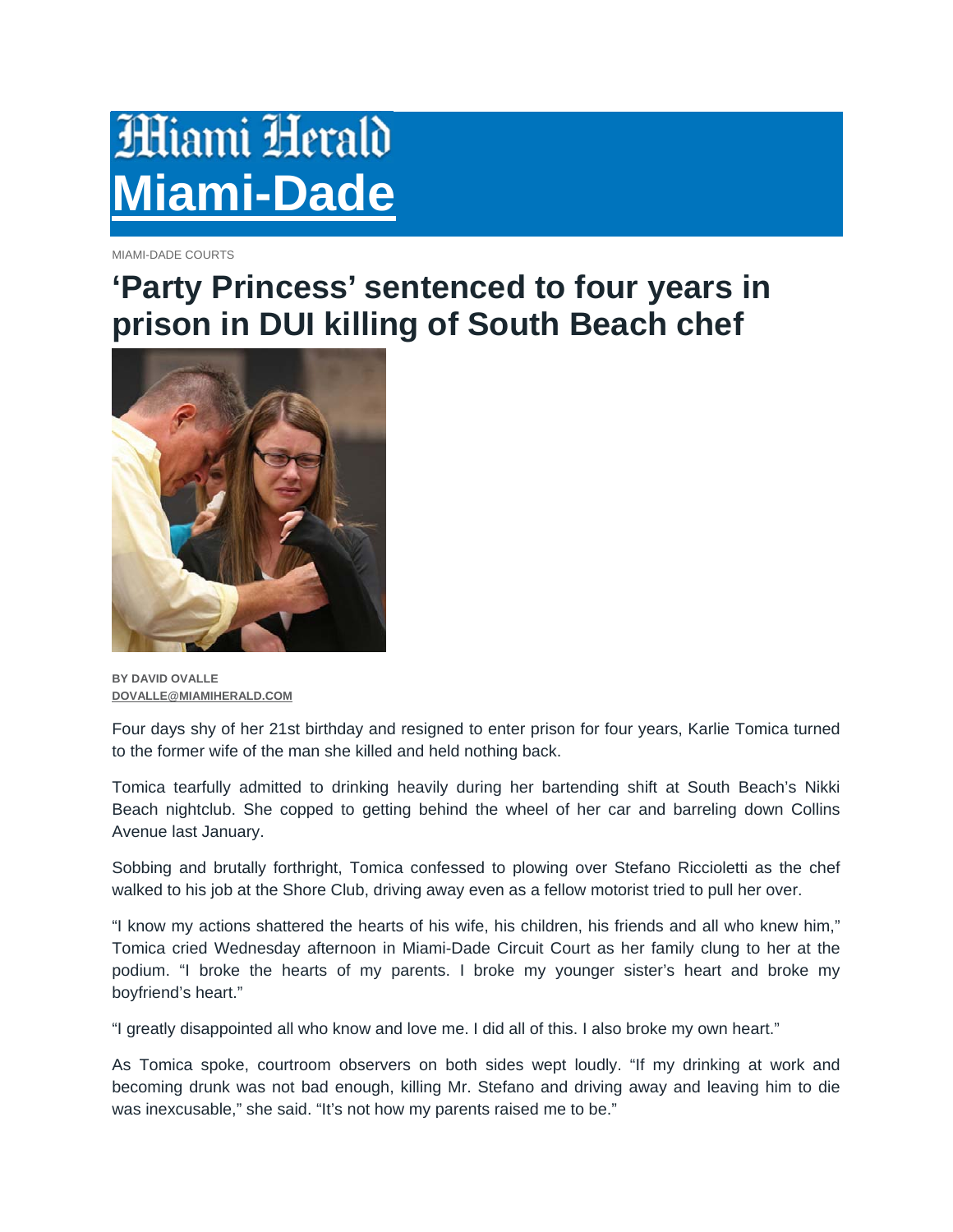And with that, Tomica — who once described herself on Twitter as a "party princess" — accepted a guilty plea and agreed to four years prison, two years of house arrest and 15 years of probation.

The case drew national headlines because of the gruesome nature of Riccioletti's death, the callousness of Tomica's flight from the scene and her pouting jail mug shot.

With her driver's license revoked for good, Tomica will never drive again. The one-time Florida International University student must also finish more than 1,000 hours of community service and speak to students, at least five times a year, about the morning she killed Riccioletti.

"DUI-related fatalities are always a terrible thing, and this case is no different," said her attorney, Mark Shapiro. "Those who suffer the greatest are the family and friends of the loved one who lost their life. And very often, the person responsible devastates not only their own, but the lives of their loved ones as well."

Tomica's admission will likely play a significant role in civil court: Riccioletti's family is suing Nikki Beach, alleging they were negligent in allowing an underage employee to drink.

The finale of Tomica's case comes three months after another young woman, former University of Miami student Ivanna Villanueva, pleaded guilty to a DUI crash that killed a grandmother in Coral Gables. Villanueva, who was not charged with leaving the scene of an accident, agreed to three years in prison as a youthful offender.

Tomica, too, will serve her prison time in a state youthful offender facility. However, she was sentenced as an adult on most of the charges.

She pleaded guilty to DUI manslaughter, leaving the scene of a fatal accident, resisting arrest without violence and DUI property damage.

Riccioletti, a 49-year-old father of three, was the executive chef at Terrazza at the Shore Club.

His former wife, Patrizia Pesce, told Tomica about their children: Their oldest son, Jacopo, 19, was readying to go to college. The youngest son, Filippo, 9, had his father's eyes. And their middle child, Camilla, 12, was always eager to show off her report card to her father.

"Camilla will never have Stefano to catch her when she falls, to wipe away her tears, to grow old with," Pesce said.

That morning, Riccioletti had been walking to work when Tomica plowed over him.

A witness, Jairo Fuentes, said the impact sent Riccioletti's body flying in the air and landing in the driveway of a nearby hotel. A prosecutor, during a February bail hearing, recounted that the street barricade "was painted with blood." Tomica kept going, even as Fuentes, the Good Samaritan motorist, followed her, imploring her to stop. Instead, she tried to lose him along Collins Avenue.

When Fuentes confronted Tomica in the valet area of her condo, her blonde hair speckled with blood and flesh that had been sucked in through an open passenger-side window, she ignored him and went upstairs.

Miami Beach police officers arrived and arrested her in her 17th-floor condo.